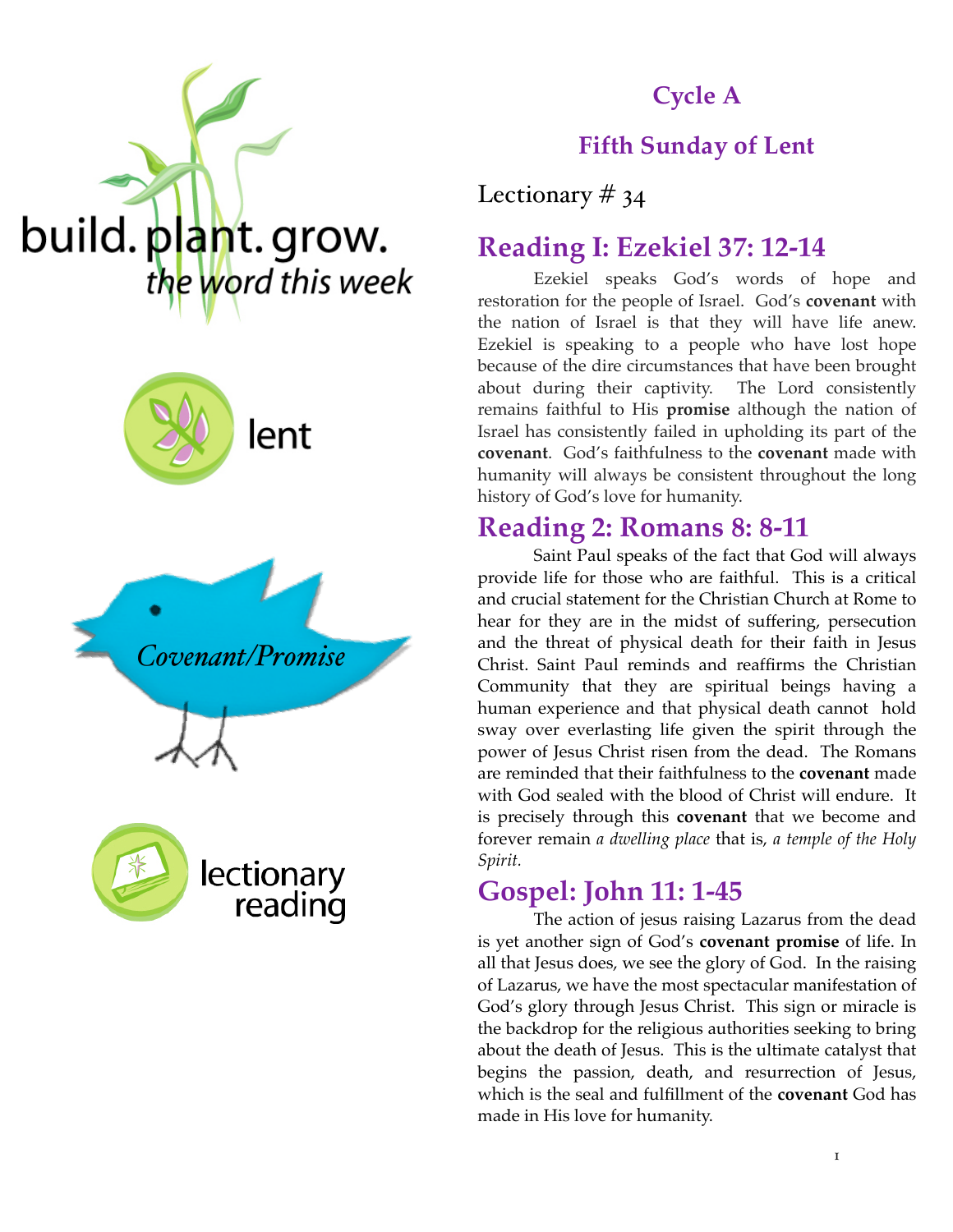

# children's story



**No! David.** Written by David Shannon Illustrated by David Shannon Copyright 1998 Scholastic, Inc. ISBN-10: none ISBN-13: 978-0590930024



The ultimate revelation of God's loving covenant with humanity is in the person of Jesus Christ and all that Jesus Christ has done for us.

## **No, David!**

 The title of the book indicates that the character, young David is hearing the words, *No, David!* quite often as a consequence of his involvement in activities that he is not supposed to be doing. The story recounts a litany of the naughtiness with which David involves himself. The young boy careens from one unruly deed to the next---coloring and drawing on walls, tracking mud into the house, jumping up and down on the bed, just to name a few of his infractions. Meanwhile in the background are heard the many timeless childhood phrases such as *come back here, be quiet, not in the house,* and most vigorously *No, David!*  Throughout the antics of young David one hears the corrections of a parent who loves him and wishes to give him direction. The story concludes with the parent who has corrected David embracing him and saying *I love you.* Truly an age appropriate story about how the teaching of God's covenant of love is mirrored as best as possible by the love of a parent, a love that embraces and corrects as well.

# **Activity**

Step One: Ask the children in the class if they can relate to David's experience of being told some of the comments sent David's way throughout the story.

Tell the students that they are going to make a big book about something they did or something they know would get a response of *No* from a parent. Ask them if , even after being told *No,* they knew that their mom or dad loved them.

Step Two: Provide each student with a large piece of paper and drawing materials. Assist the students in drawing a line across the top and the bottom of the paper to allow for text to be written in those sections, while the center section of the paper will be used for the drawing.

Step Three: After the drawings are complete and the book is assembled use it as an opportunity to speak to the children about the love that God has for us, even in the midst of our failures or sins. Stress that the love that God has for us helps us to realize and want to be as good as we possibly can be.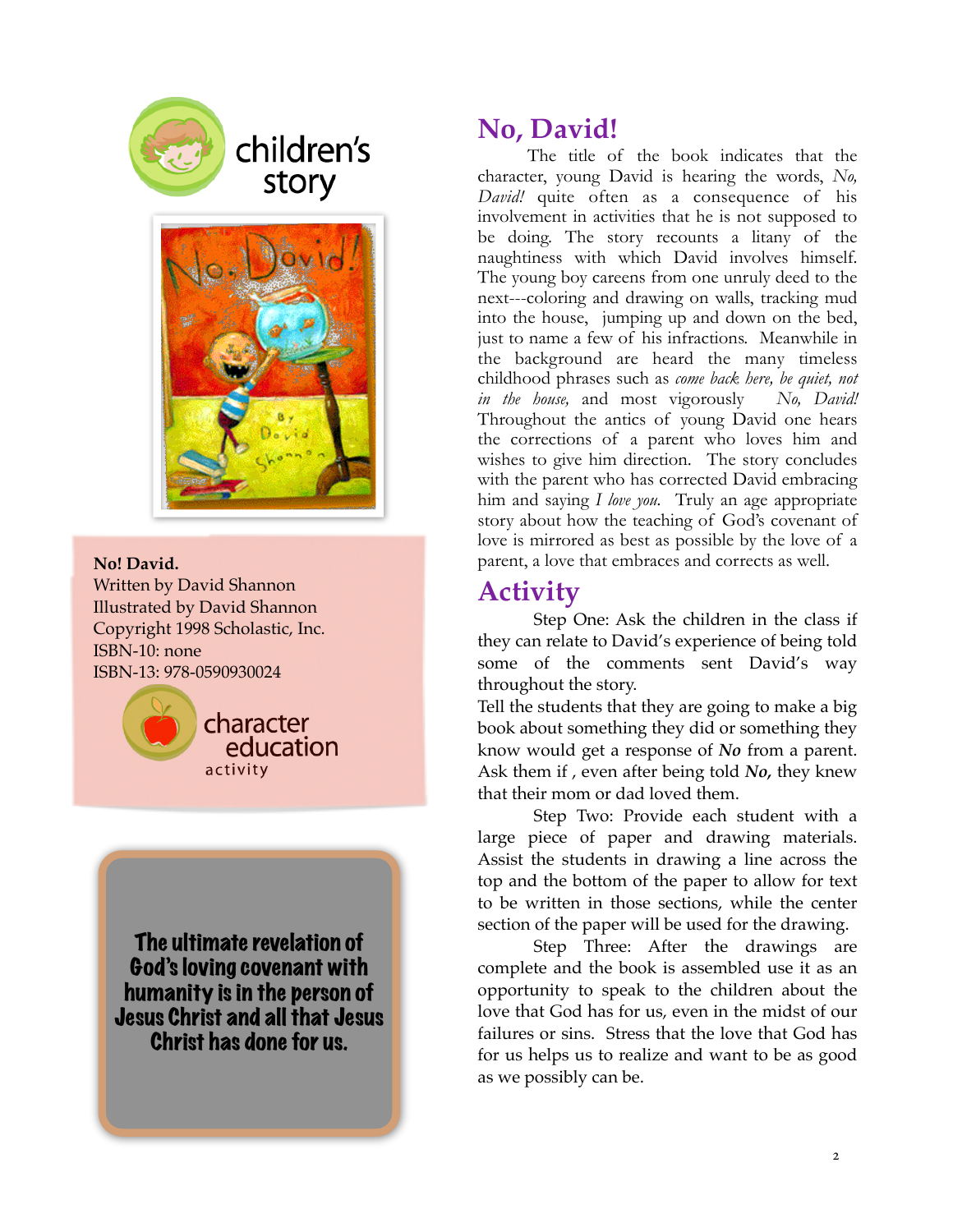A covenant is an agreement between God and His people that binds one to another and the binding force in this covenant is LOVE.





## **What could you do today?**

A **covenant** is much the same as a promise. When we enter into a promise with someone we are making a commitment to live up to that promise. Often formal promises are written up into contracts that reveal the expectations of each person entering the contract. If there is a particular chore or duty you are responsible for, ask your parents to help you write up a contract so that it might remind you of your responsibility and help you to remain faithful to what is written in the contract.

#### **Look Feel Know Act**

 Think of what happens when promises or contracts are broken. How do you feel? Often times there are instances in our lives and in the world when contracts or promises are not kept. When this occurs there are many things that can result: hurt feelings, disappointment, negative feelings, sadness or anger, all of which can cause a disruption in having a peaceful life.

Can you recall how you felt when you failed in keeping a promise? How about when someone failed in keeping their promise to you? What did you feel? Once you have recalled these feelings, make a commitment to yourself and ask God's help in being faithful to being honest and keeping your word.